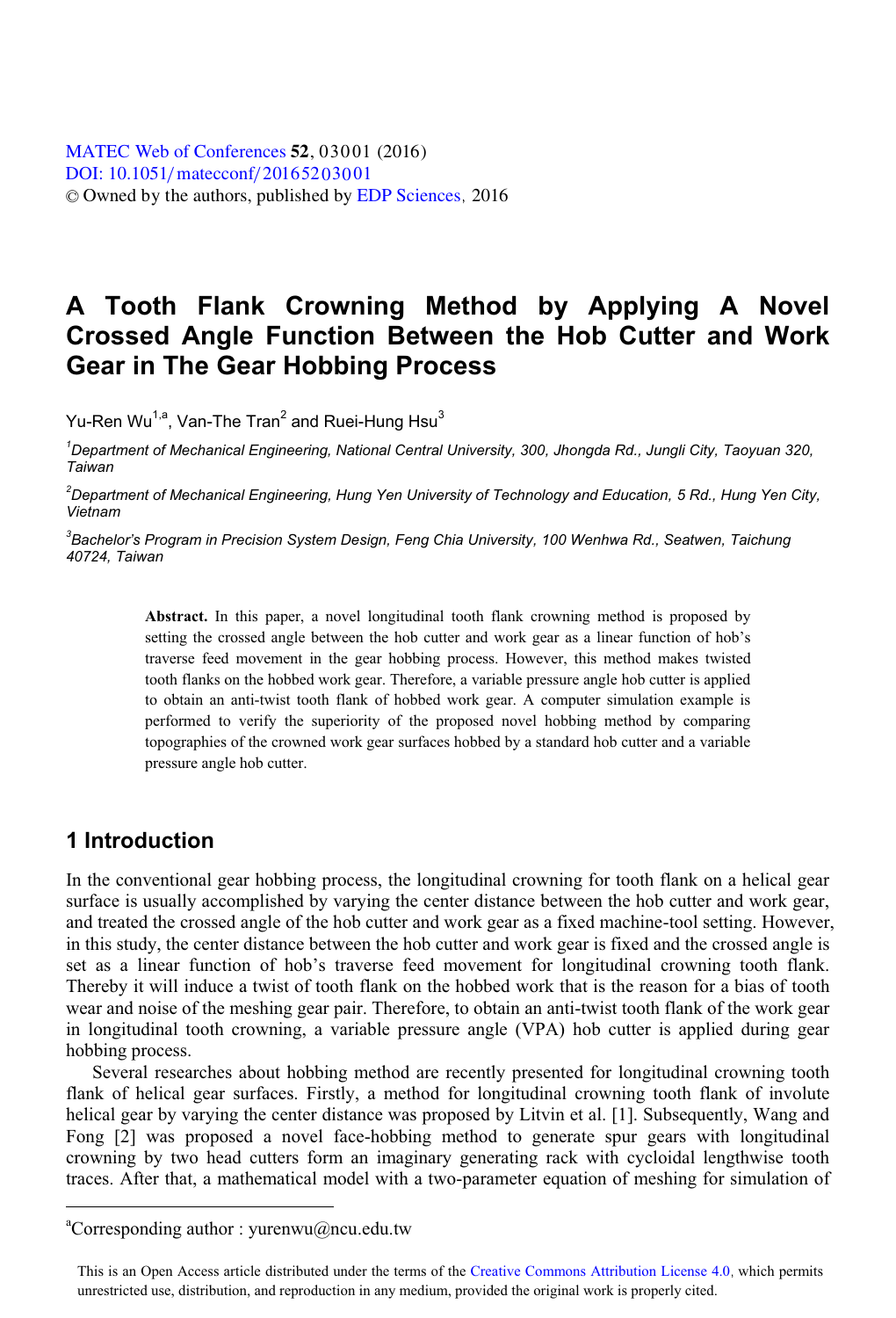gear hobbing process was proposed by Chen et al. [3]. Previously, Witte [4] proposed a twist free hobbing solution by analyzing the width of convexity and amount of bias of the tooth flank as well as a finishing hob to cut external crowned helical gears without profile bias. After that, Lange [5] presented some important discussions on the tooth flank's bias errors of helical gears caused in conventional cutting methods and offered techniques used to limit and eliminate bias errors. In the same time, a method for varying the hob profile angle along its lead and shifting the hob diagonally over the whole tooth face width during gear hobbing to reduce the twist of work gear tooth flanks was patented by Winkel [6]. Recently, Hsu and Fong [7] patented the design of a variable tooth thickness (VTT) hob cutter in it's axis and the method of hobbing with a diagonal feed and without varying the center distance. More recently, Tran et al. [8] proposed a novel methodology for finish-hobbing of the twist-free longitudinal crowning tooth flank of helical gears by using a new the hob's diagonal feed motion and a dual-lead hob cutter. And a hobbing method to attain anti-twist tooth flanks of the helical gear in longitudinal tooth crowning by supplementing an additional rotation angle of work gear during its hobbing process is presented by Tran et al. [9]. Finally, the overall geometry, design, and manufacture of a conventional helical gear were detailed in textbook by Litvin and Fuentes [10].

In this research, a mathematical model for anti-twist tooth flank of the work gear surface, hobbed with a new crossed angle and a VPA hob cutter, is constructed in longitudinal crowning process. A numeral example is also presented to illustrate the merits of the proposed gear hobbing method.

#### **2 Mathematical model of the VPA hob cutter**

The profile of the generating surface of the standard hob cutter is the same as that of the standard helical gear that is generated by a standard rack cutter. To obtain an anti-twist tooth flank of helical gear, the tooth profile of the standard rack cutter is modified with pressure angle changed in it's longitudinal direction, as shown in Fig. 1(a). The generation coordinate systems of the VPA hob cutter are shown in Fig. 1(b), where the coordinate systems  $S_7$ ,  $S_3$ , and  $S_4$  are rigidly connected to the rack cutter, hob cutter, and frame, respectively. According to Fig. 1, the position vector and unit normal vector of the rack cutter's right-hand side profile can be expressed in coordinate system  $S_3$  as follows:

$$
\mathbf{r}_{3} = \mathbf{M}_{37} \cdot \mathbf{r}_{7} = \begin{bmatrix} \cos \psi_{1} & -\cos \beta_{o1} \sin \psi_{1} & -\sin \beta_{o1} \sin \psi_{1} & r_{o1}(\cos \psi_{1} + \psi_{1} \sin \psi_{1}) \\ \sin \psi_{1} & \cos \beta_{o1} \cos \psi_{1} & -\sin \beta_{o1} \cos \psi_{1} & r_{o1}(\sin \psi_{1} + \psi_{1} \cos \psi_{1}) \\ 0 & -\sin \beta_{o1} & \cos \beta_{o1} & 0 \\ 0 & 0 & 0 & 1 \end{bmatrix} \begin{bmatrix} u_{1} \cos \alpha_{on} \\ -u_{1} \sin \alpha_{on} + bu_{1}v_{1} \\ -u_{1} \sin \alpha_{on} + bu_{1}v_{1} \\ v_{1} & 1 \end{bmatrix}, \quad (1)
$$

and

$$
\mathbf{n}_3 = \mathbf{L}_{37} \cdot \mathbf{n}_7 = \begin{bmatrix} \cos \psi_1 & -\cos \beta_{o1} \sin \psi_1 & -\sin \beta_{o1} \sin \psi_1 \\ \sin \psi_1 & \cos \beta_{o1} \cos \psi_1 & -\sin \beta_{o1} \cos \psi_1 \\ 0 & -\sin \beta_{o1} & \cos \beta_{o1} \end{bmatrix} \cdot \begin{bmatrix} -bv_1 + \sin \alpha_{on} \\ \cos \alpha_{on} \\ -bu_1 \cos \alpha_{on} \end{bmatrix} . \tag{2}
$$

where  $u_1$  and  $v_1$  are the surface parameters,  $\alpha_{on}$  is the pressure angle of the rack cutter, and *b* is VPA coefficient of rack cutter,  $\psi_1$  is the generated rotation angle of hob cutter around  $z_3$ -axis, and  $s_{on} = r_{ol} \psi_1$  is the rack cutter translates along  $z_4$ -axis and  $r_{ol}$  is the radius of the operating circle of hob cutter, as shown in Fig. 1.

According to the theory of gearing, the equation of meshing between the right-hand side rack cutter surface and left-hand side hob cutter surface can be obtained by

$$
f_1(u_1, v_1, \psi_1) = \mathbf{n}_3 \cdot \frac{\partial [x_3(u_1, v_1, \psi_1), y_3(u_1, v_1, \psi_1), z_3(u_1, v_1, \psi_1)]}{\partial \psi_1} = 0.
$$
 (3)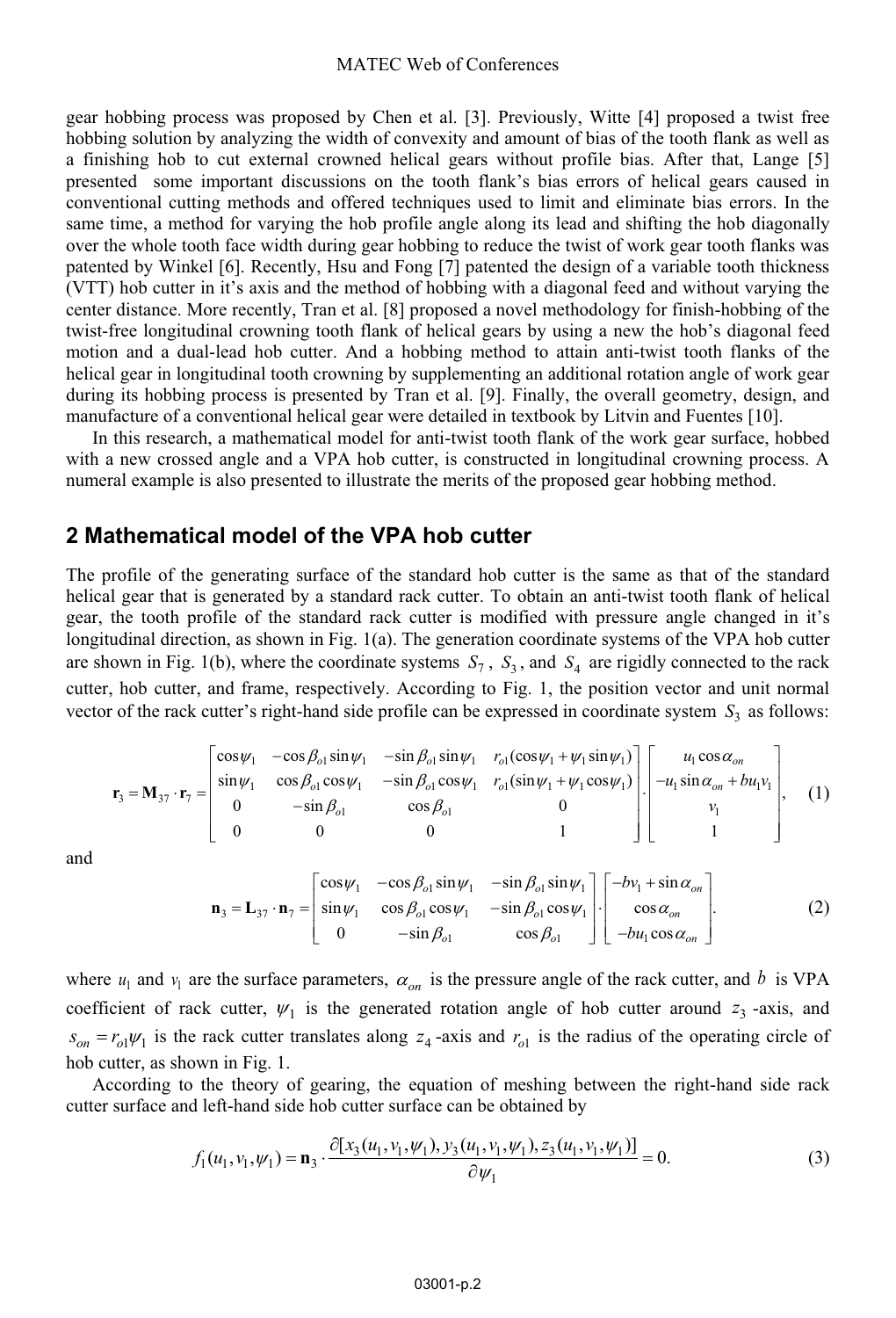#### ICDES 2016

The tooth profile and its unit normal of the VPA hob cutter are defined by considering Eqs.  $(1)$ ,  $(2)$ and (3), simultaneously. The locus tooth profile and its unit normal of the standard hob cutter are determined by setting VPA coefficient, *b* , equal zero.



**Figure 1.** Surface parameters of VPA rack cutter and generation coordinate systems of VPA hob cutter.

#### **3 Mathematical model of the longitudinal crowned work gear on gear hobbing machine**

The Coordinate systems for a gear hobbing machine are shown in Fig. 2. Wherein coordinate systems  $S_1$ ,  $S_2$  and  $S_a$  are rigidly connected to the hob cutter, work gear and frame of hobbing machine, respectively. While  $S_b$ ,  $S_c$ ,  $S_d$ ,  $S_e$  and  $S_f$  are auxiliary coordinate systems for simplification of coordinate transformation. In gear hobbing process, there are two hob's movements: traverse feed movement along the axis of the work gear  $z_a(t)$ , and diagonal feed along the axis of hob cutter  $z_s(t) = az_a(t)$ . And the crossed angle  $\gamma_o$  of the hob cutter and work gear is usually fixed as a machine-tool and it can be expressed as follows

$$
\gamma_o = \beta_{o1} \pm \beta_{o2},\tag{4}
$$

where the  $\beta_{01}$  and  $\beta_{02}$  are helix angle of hob cutter and work gear, respectively. The " $\pm$ " sign indicates the same and opposite direction, respectively, of helices between the hob cutter and work gear. for longitudinal crowning tooth flank of work gear, the crossed angle (designated as  $\gamma$ ) is modified as a linear function of hob's traverse feed movement in the gear hobbing process as follows:

$$
\gamma = \gamma_o + c \cdot z_a(t). \tag{5}
$$

where *c* is crossed angle coefficient between the hob cutter and work gear. According to Fig. 2, by applying the homogeneous coordinate transformation matrix from coordinate system  $S_3$  to  $S_2$ , the locus of hob cutter can be represented in coordinate system  $S_2$  as follows:

$$
\mathbf{r}_2(u_1, v_1, \psi_1, \phi_1, z_a(t)) = \mathbf{M}_{23}(\phi_1, z_a(t)) \cdot \mathbf{r}_3(u_1, v_1, \psi_1). \tag{6}
$$

The rotating angle of work gear  $\phi_2(\phi, z_a(t))$  is set as a linear function of both the hob's rotation angle  $\phi_1$  and the amount of hob's traverse feed  $z_a(t)$ . This rotational relationship between the hob and work gear is defined as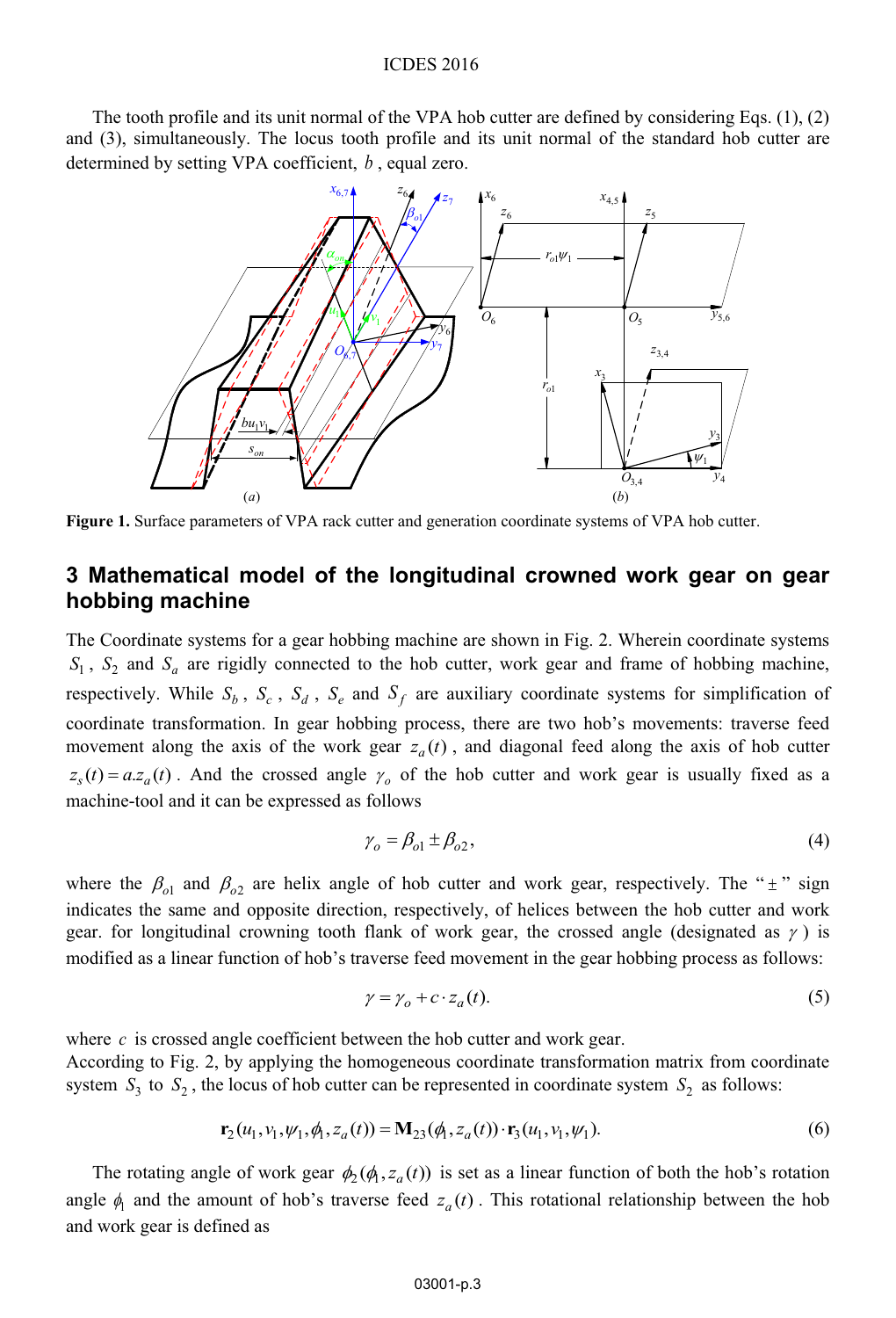

**Figure 2.** Coordinate systems for a gear hobbing machine.

$$
\phi_2(\phi_1, z_a(t)) = \frac{N_1}{N_2} \phi_1 + \frac{\tan \beta_{o2} + a \sec \beta_{o2} \sin \beta_{o1}}{r_{o2}} \cdot z_a(t),\tag{7}
$$

where symbols  $N_1$  and  $N_2$  indicate the number of teeth of the hob cutter and gear, respectively,  $r_{o2}$ is the radius of the operating circle of work gear, and *a* is the hob diagonal shift coefficient. Since the gear hobbing process has two independent motion parameters,  $\phi_1$  and  $z_a(t)$ , there are two equations of meshing between the hob and work gear that can be obtained and expressed as follows:

$$
f_2 = \mathbf{n}_2 \cdot \frac{d\phi_1}{dt} \left( \frac{\partial (x_2(u_1, v_1, \psi_1, \phi_1, z_a(t)), y_2(u_1, v_1, \psi_1, \phi_1, z_a(t)), z_2(u_1, v_1, \psi_1, \phi_1, z_a(t)))}{\partial \phi_1} \right) = 0, \quad (8)
$$

and 
$$
f_3 = \mathbf{n}_2 \cdot \frac{dz_a(t)}{dt} \left( \frac{\partial (x_2(u_1, v_1, \psi_1, \phi_1, z_a(t)), y_2(u_1, v_1, \psi_1, \phi_1, z_a(t)), z_2(u_1, v_1, \psi_1, \phi_1, z_a(t)))}{\partial z_a(t)} \right) = 0,
$$
 (9)

where

$$
\mathbf{n}_2(u_1, v_1, \psi_1, \phi_1, z_a(t)) = \mathbf{L}_{23}(\phi_1, z_a(t)) \cdot \left[ n_{x_3}(u_1, v_1, \psi_1), n_{y_3}(u_1, v_1, \psi_1), n_{z_3}(u_1, v_1, \psi_1) \right]^T.
$$
 (10)

and  $\mathbf{L}_{23}(\phi_1, z_a(t))$  is the submatrix of the transformation matrix  $\mathbf{M}_{23}(\phi_1, z_a(t))$  by deleting the last column and row.

The tooth surface of the crowned helical gear can be determined by solving Eqs.  $(3)$ ,  $(6)$ ,  $(8)$ ,  $(9)$ and (10), simultaneously.

### **4 Numeral example**

The purpose of this example is to validate the proposed longitudinal crowning method. The basic data for work gear, hob cutter and hobbing process are given in Table 1. The level of tooth flank twist of the two double-crowned work gear surfaces is indicated by using two indices: maximum tooth flank twist (designated  $M_{ce}$ ) defined by the largest crowning amount subtract the smallest crowning amount and longitudinal crowning evenness ratio (designated  $R_{ce}$ ) defined by the smallest crowning amount divided by the largest crowning amount at different position on the edges of work gear surfaces.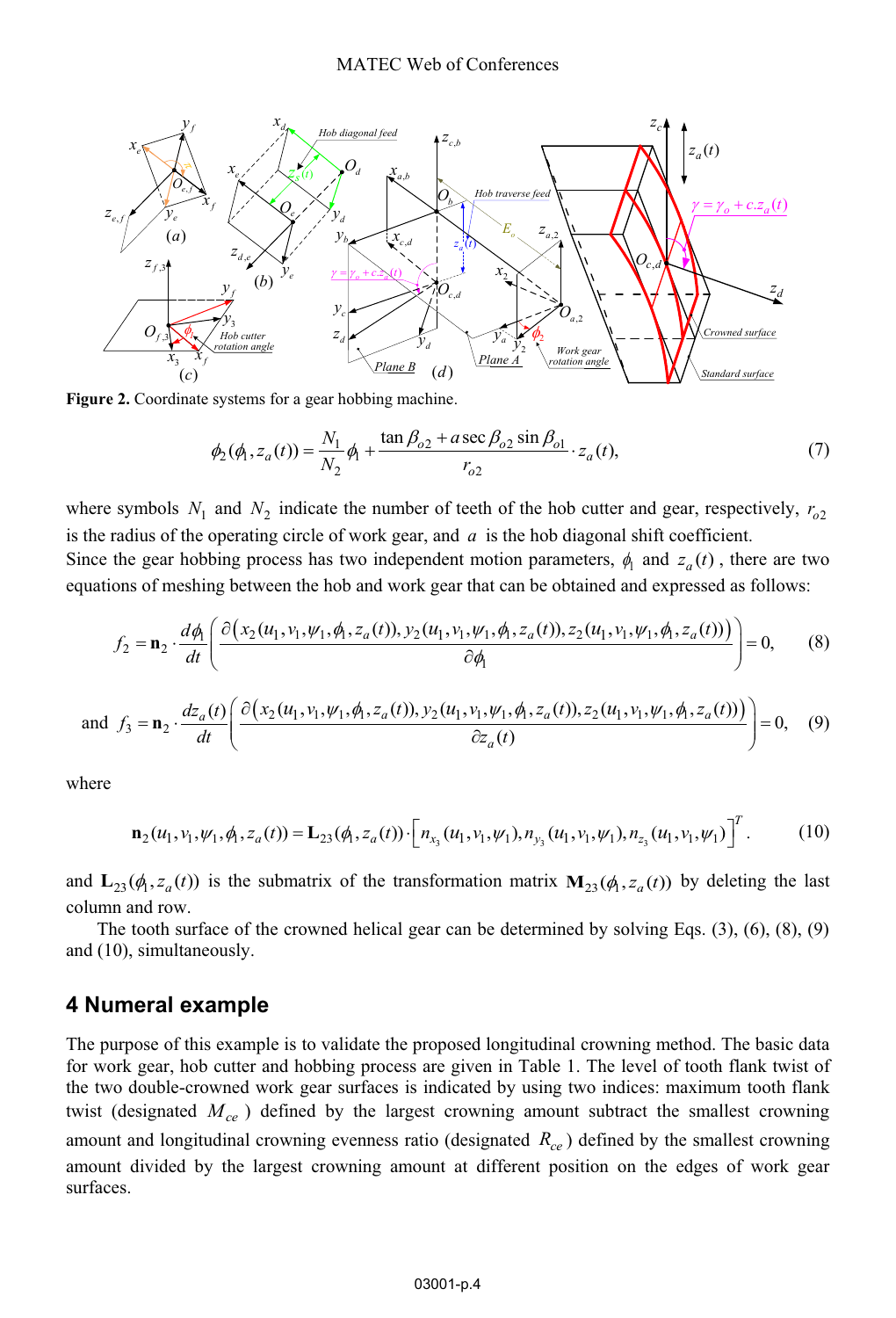#### ICDES 2016

| Work gear data                                |             |                                               |                      |  |  |
|-----------------------------------------------|-------------|-----------------------------------------------|----------------------|--|--|
| Number of teeth $(N_2)$                       |             | 50                                            |                      |  |  |
| Normal module ( $m_{pn}$ )                    |             | 3                                             |                      |  |  |
| Normal circular-tooth thickness ( $s_{pn2}$ ) |             | 4.71 mm                                       |                      |  |  |
| Normal pressure angle ( $\alpha_{pn}$ )       |             | $20^{\circ}$                                  |                      |  |  |
| Helix angle ( $\beta_{p2}$ )                  |             | $20^{\circ}$ R.H.                             |                      |  |  |
| Face width $(F_w)$                            |             | $18 \text{ mm}$                               |                      |  |  |
| Operating center distance $(E_0)$             |             | $120.51$ mm                                   |                      |  |  |
| Hob cutter data                               |             | <b>Hobbing process data</b>                   |                      |  |  |
| Number of teeth $(N_1)$                       | 1           | Original operating crossed angle $(\gamma_o)$ | $107.89^{\circ}$     |  |  |
| Helix angle ( $\beta_{p1}$ )                  | 87.89° R.H. | Hob diagonal shift coefficient $(a)$          | $-3.26$              |  |  |
| Normal circular-tooth thickness ( $s_{pn1}$ ) | 4.71 mm     | Crossed angle coefficient $(c)$               | $-1.50\times10^{-3}$ |  |  |

**Table 1.** Basic data of the gear and hob cutter

The normal deviations and tooth surface topographies of the crowned helical gear, generated by applying the standard and VPA hob cutters, are calculated and shown in Table 2 and Figs. 3-4, respectively. The maximum tooth flank twist for the crowned work gear tooth flank generated by using the standard hob cutter  $(b=0)$ ,  $M_{ce} = 19.56 \mu m$ , is much higher than that of the crowned work gear tooth flank generated by using the VPA hob cutter  $(b = -5.98 \times 10^{-6})$ ,  $M_{ce} = 0.87 \mu m$ . Besides, the crowning evenness ratio for the tooth flank surface generated by using the standard hob cutter, as shown in Fig. 3 ( $R_{ce} = 0.19$ ), is much smaller than that of the tooth flank surface generated by using the VPA hob cutter, as shown Fig. 4 ( $R_{ce} = 0.94$ ). It is verified that the twist of the tooth flank almost equals zero by applying the proposed VPA hob cutter.

**Table 2.** Topography characteristics of tooth flank on the crowned gear

| Items               | VPA coefficient $(b)$ | Maximum tooth flank twist<br>$(M_{ce}(\mu m))$ | Crowning evenness<br>ratio $(R_{\infty})$ |
|---------------------|-----------------------|------------------------------------------------|-------------------------------------------|
| Standard hob cutter |                       | 19.56                                          | 0.19                                      |
| VPA hob cutter      | $-5.98\times10^{-6}$  | $_{0.87}$                                      | 0.94                                      |



**Figure 3.** Topography of tooth flank on work gear surfaces hobbed by the standard hob cutter.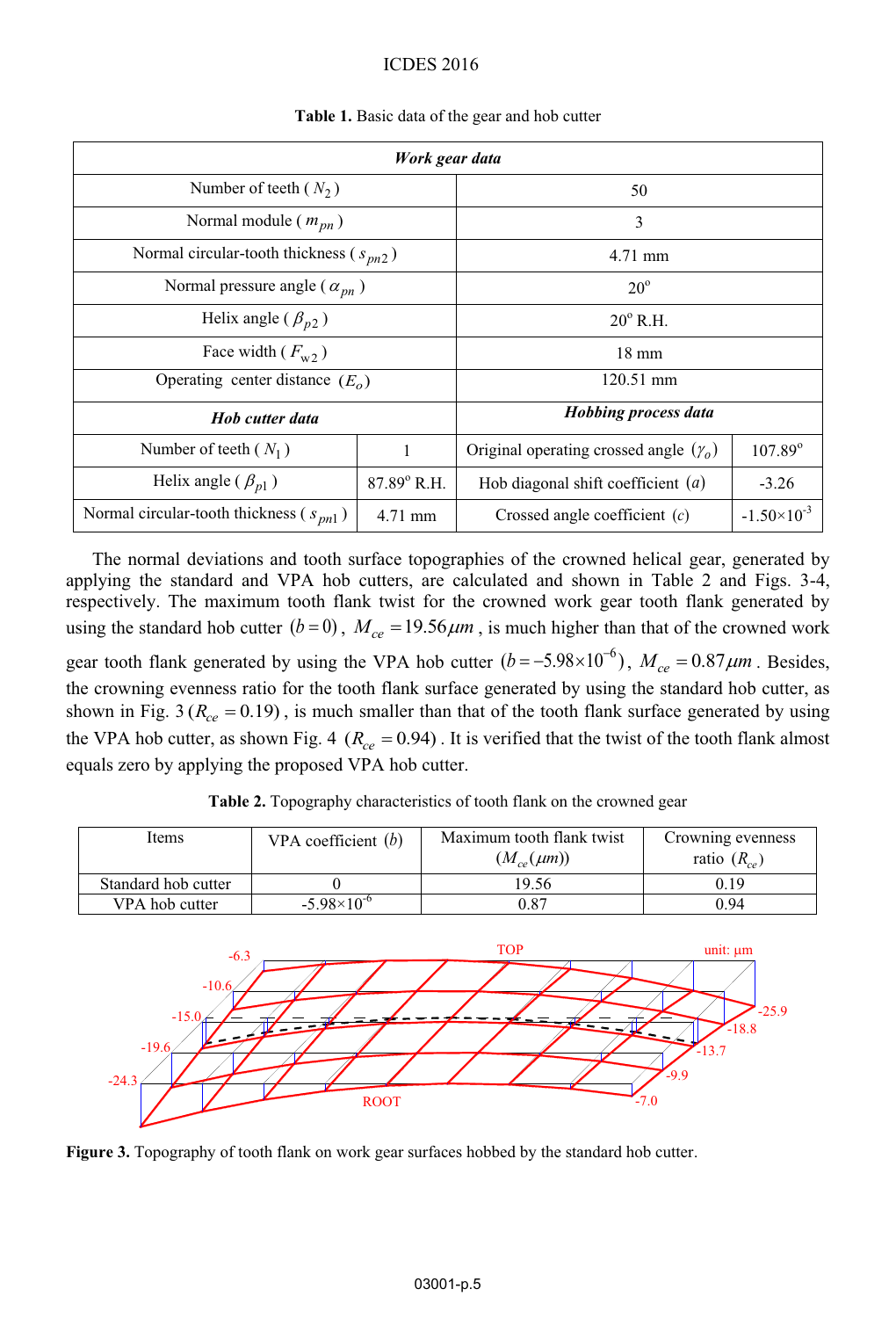

**Figure 4.** Topography of tooth flank on work gear surfaces hobbed by the VPA hob cutter.

# **5 Conclusions**

In this paper, a mathematical model for tooth flank of the crowned work gear surface is constructed in gear hobbing process. According to the simulated results of numeral example, it reveals that the tooth flank of helical gear can be crowned longitudinally by setting the crossed angle between the hob cutter and work gear as a linear function of hob's traverse feed movement and using a standard hob cutter. However, the using of standard hob cutter will induce twist of the tooth flank on the hobbed gear. Therefore, a VPA hob cutter is applied to obtain anti-twist tooth flank. Thereby the twist of tooth flank on crowned work gear is reduced significantly.

# **Acknowledgments**

The authors are grateful to the Ministry of Science and Technology of the R.O.C for the financial support, contract No: MOST 104-2221-E-035-087- and MOST 104-2221-E-008 -007-.

## **References**

- 1. F.L. Litvin, A. Fuentes, I.G. Peres, L. Carvenali, K. Kawasaki, R.F. Handschuh, Modified Involute Helical Gears: Computerized Design, Simulation of Meshing and Stress Analysis, Computer Methods in Applied Mechanics and Engineering **192**, 3619–3655 (2003).
- 2. W.S. Wang, Z.H. Fong, A Dual Face-Hobbing Method for the Cycloidal Crowning of Spur Gears, Mechanism and Machine Theory **43,** 1416–1430 (2008).
- 3. K.H. Chen, C.J. Chen, Z.H. Fong, *Computer Simulation for the Cutting Process of a CNC Hobbing Machine*, Chinese Society of Mechanism and Machine Theory Conference, Chia-Yi, Taiwan, 154-161 (2009).
- 4. D. Witte, Finish Hobbing Crowned Helical Gears without Twist, Gear Solutions Magazine, 12- 13 (2006).
- 5. J. Lange, *How Are You Dealing with the Bias Error in Your Helical Gears*, AGMA Fall Technical Meeting (2009).
- 6. O. Winkel, New Developments in Gear Hobbing, Gear Technology, 47-55 (2010).
- 7. R.H. Hsu, Z.H. Fong, *Novel Variable-tooth-thickness Hob for Longitudinal Crowning in the Gear-hobbing Process*, Thirteenth World Congress in Mechanism and Machine Science, Gearing and transmissions, Guanajuato, Mexico (2011).
- 8. V.T. Tran, R.H. Hsu, C.B. Tsay, *A Novel Finish Hobbing Methodology for Longitudinal Crowning of a Helical Gear with Twist-Free Tooth Flanks by Using Dual-Lead Hob Cutters*, ASME 2014 International Mechanical Engineering Congress & Exposition, Montreal, Quebec, Canada. Paper No. IMECE2014-36149 1-9, (2014).
- 9. V.T. Tran, R.H. Hsu, and C.B. Tsay, Study on the Anti-Twist Helical Gear Tooth Flank With Longitudinal Tooth Crowning, ASME Journal of Mechanical Design **136** (2014).